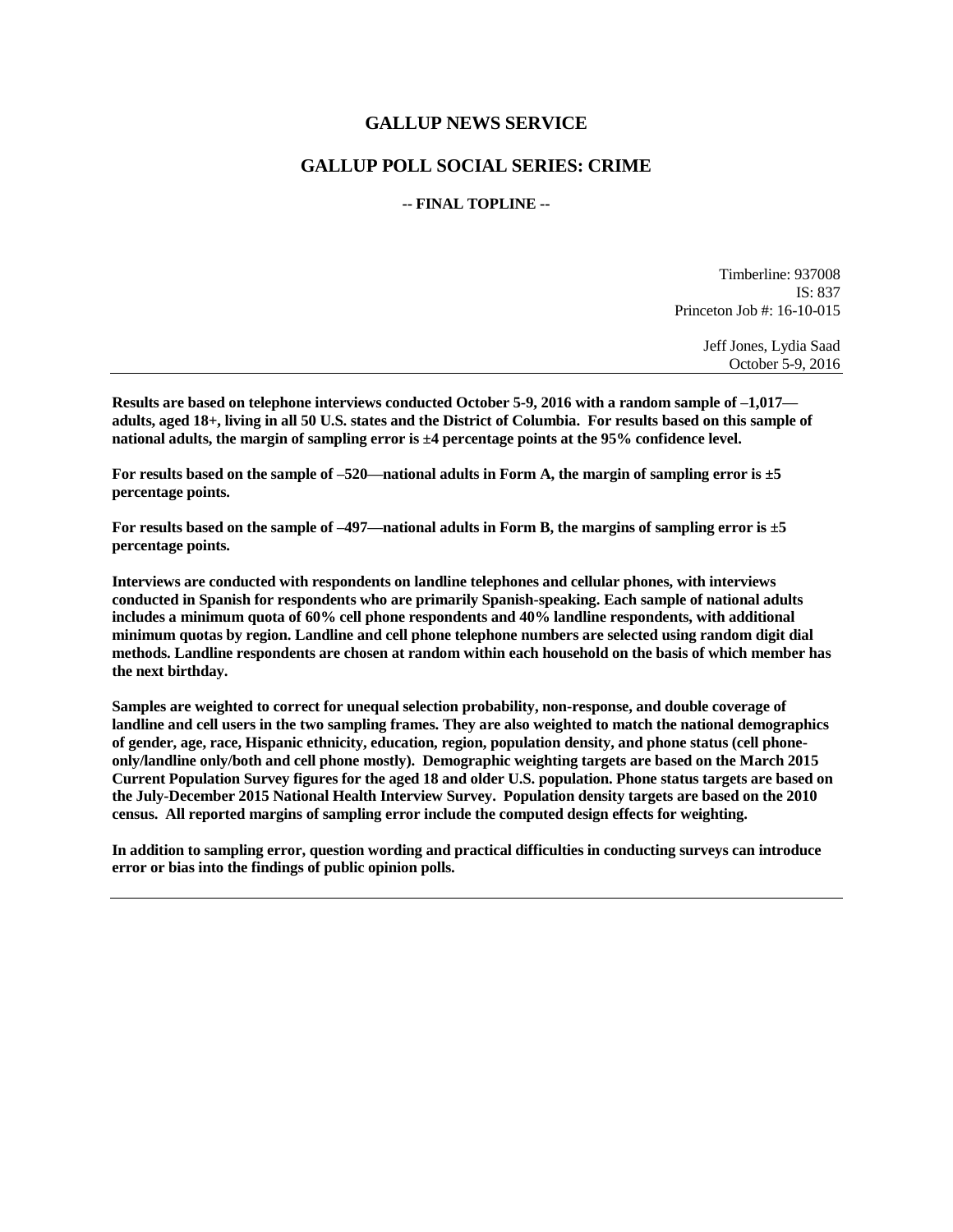Thinking about something else,

20. In general, do you feel that the laws covering the sale of firearms should be made more strict, less strict, or kept as they are now?

|                  | More strict | Less strict    | Kept as now | No opinion              |
|------------------|-------------|----------------|-------------|-------------------------|
| 2016 Oct 5-9     | 55          | 10             | 34          | 1                       |
| 2015 Oct 7-11    | 55          | 11             | 33          | $\ast$                  |
| 2014 Oct 12-15   | 47          | 14             | 38          | 1                       |
| 2013 Oct 3-6     | 49          | 13             | 37          | 1                       |
| 2013 Sep 17-18 † | 49          | 13             | 37          | $\overline{\mathbf{c}}$ |
| 2012 Dec 19-22   | 58          | 6              | 34          | $\overline{c}$          |
| 2011 Oct 6-9     | 43          | 11             | 44          |                         |
| 2010 Oct 7-10    | 44          | 12             | 42          | $\frac{2}{2}$           |
| 2009 Oct 1-4     | 44          | 12             | 43          | $\mathbf 1$             |
| 2008 Oct 3-5     | 49          | 8              | 41          | $\overline{\mathbf{c}}$ |
| 2007 Oct 4-7     | 51          | 8              | 39          | $\overline{c}$          |
| 2006 Oct 9-12    | 56          | 9              | 33          | $\overline{c}$          |
| 2005 Oct 13-16   | 57          | $\overline{7}$ | 35          | $\mathbf{1}$            |
| 2004 Oct 11-14   | 54          | 11             | 34          | $\mathbf{1}$            |
| 2004 Jan 9-11    | 60          | 6              | 34          | $\ast$                  |
| 2003 Oct 6-8     | 55          | 9              | 36          | $\ast$                  |
| 2002 Oct 14-17   | 51          | 11             | 36          | $\sqrt{2}$              |
| 2001 Oct 11-14   | 53          | $8\,$          | 38          | $\mathbf{1}$            |
| 2000 May 5-7     | 62          | 5              | 31          |                         |
| 2000 Apr 7-9     | 61          | $\overline{7}$ | 30          | $\frac{2}{2}$           |
| 1999 Dec 9-12    | 60          | 10             | 29          | $\mathbf{1}$            |
| 1999 Aug 3-4     | 66          | 6              | 27          | $\mathbf{1}$            |
| 1999 Jun 25-27   | 62          | 6              | 31          | $\mathbf{1}$            |
| 1999 May 23-24   | 65          | 5              | 28          |                         |
| 1999 Apr 26-27   | 66          | $\tau$         | 25          | $\frac{2}{2}$           |
| 1999 Feb 8-9     | 60          | 9              | 29          | $\overline{c}$          |
| 1995 Apr 23-24 ^ | 62          | 12             | 24          | $\overline{c}$          |
| 1993 Dec 17-19   | 67          | $\tau$         | 25          | $\,1$                   |
| 1993 Mar 12-14   | 70          | 4              | 24          | $\overline{\mathbf{c}}$ |
| 1991 Mar 21-24   | 68          | 5              | 25          | $\overline{c}$          |
| 1990 Sep 10-11   | 78          | $\overline{2}$ | 17          | $\overline{3}$          |

^ Asked of half sample.

† Asked on Gallup Daily tracking poll.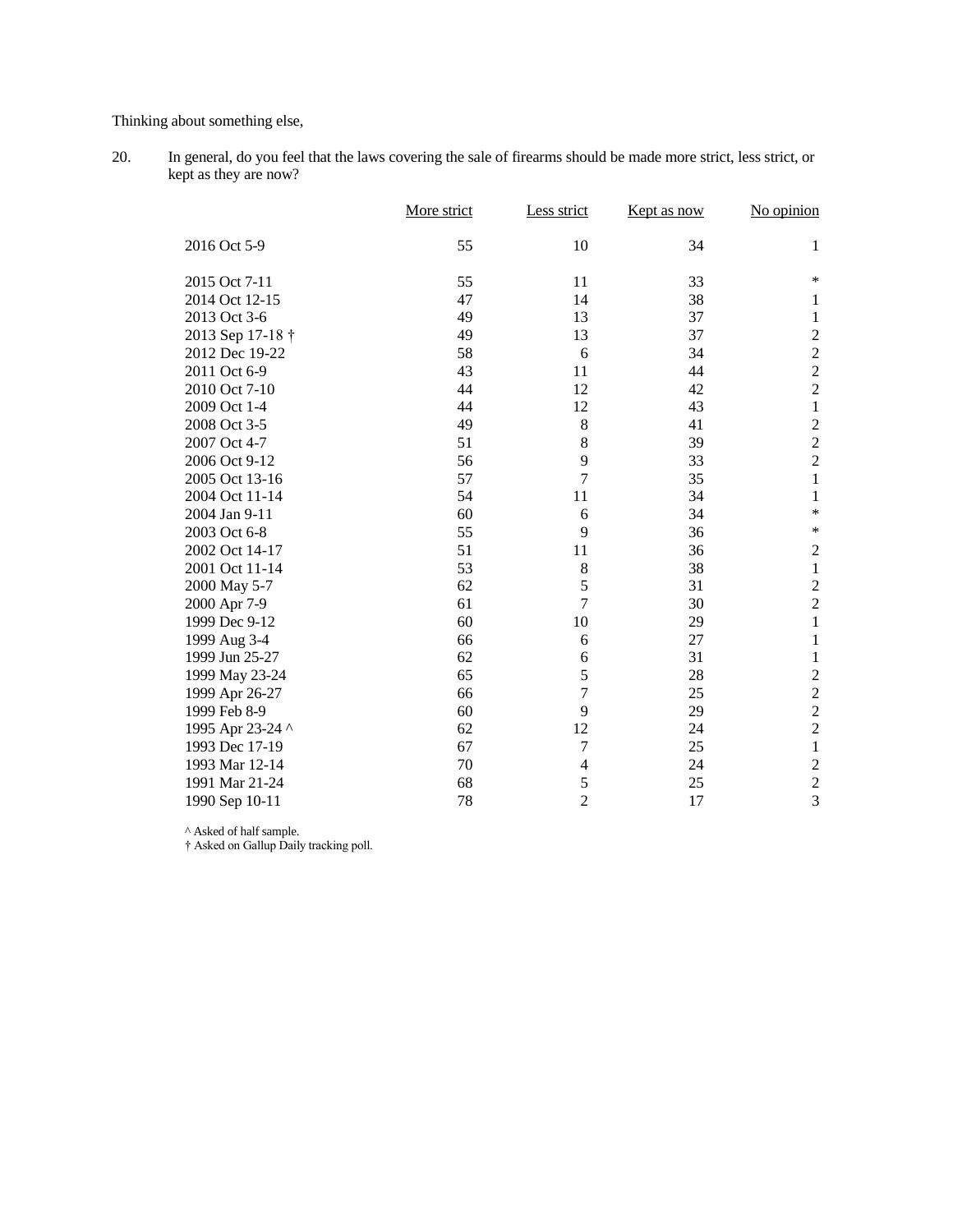21. Do you think there should or should not be a law that would ban the possession of handguns, except by the police and other authorized persons?

|                             | Should be | Should not be | No opinion       |
|-----------------------------|-----------|---------------|------------------|
| 2016 Oct 5-9                | 23        | 76            | $\mathbf{1}$     |
| 2015 Oct 7-11               | 27        | 72            | 1                |
| 2014 Oct 12-15              | 26        | 73            | $\mathbf{1}$     |
| 2013 Oct 3-6                | 25        | 74            | $\boldsymbol{2}$ |
| 2012 Dec 19-22              | 24        | 74            | $\boldsymbol{2}$ |
| 2011 Oct 6-9                | 26        | 73            | $\mathbf{1}$     |
| 2010 Oct 7-10               | 29        | 69            | $\mathbf{1}$     |
| 2009 Oct 1-4                | 28        | 71            | $\,1\,$          |
| 2008 Oct 3-5                | 29        | 69            | $\sqrt{2}$       |
| 2007 Oct 4-7                | 30        | 68            | $\frac{2}{2}$    |
| 2006 Oct 9-12               | 32        | 66            |                  |
| 2005 Oct 13-16              | 35        | 64            | $\mathbf{1}$     |
| 2004 Oct 11-14              | 36        | 63            | 1                |
| 2003 Oct 6-8                | 32        | 67            | $\mathbf{1}$     |
| 2002 Oct 14-17              | 32        | 65            | $\mathfrak{Z}$   |
| 2000 Aug 29-Sep 5           | 36        | 62            | $\sqrt{2}$       |
| 1999 Apr 26-27              | 38        | 59            | $\overline{3}$   |
| 1999 Feb 8-9                | 34        | 64            | $\overline{c}$   |
| 1993 Dec 17-19              | 39        | 60            | $\mathbf{1}$     |
| 1993 Mar 12-14              | 42        | 54            | $\overline{4}$   |
| 1991 Mar 21-24              | 43        | 53            | $\overline{4}$   |
| 1990 Sep 10-11              | 41        | 55            | $\overline{4}$   |
| 1988 Jul 1-7                | 37        | 59            | $\overline{4}$   |
| 1987 Oct 12-18              | 42        | 50            | $\,8\,$          |
| 1982 Apr 2-5                | 41        | 54            | $\sqrt{5}$       |
| 1981 Jun 19-22              | 41        | 54            | 5                |
| 1981 Apr 3-6                | 39        | 58            | 3                |
| 1980 Dec 12-21              | 38        | 51            | 11               |
| 1979 Nov 2-5 ^              | 31        | 65            | $\overline{4}$   |
| 1975 Mar 7-10 ^             | 41        | 55            | $\overline{4}$   |
| 1965 Jan 7-12 †             | 49        | 44            | $\overline{7}$   |
| 1959 Jul 23-28 <sup>+</sup> | 60        | 36            | $\overline{4}$   |

^ WORDING: Now here is a question about pistols and revolvers. Do you think there should or should not be a law which would forbid the possession of this type of gun except by the police and other authorized persons?

† WORDING: What about the possession of pistols and revolvers--do you think there should be a law which would forbid the possession of this type of gun except by the police or other authorized persons?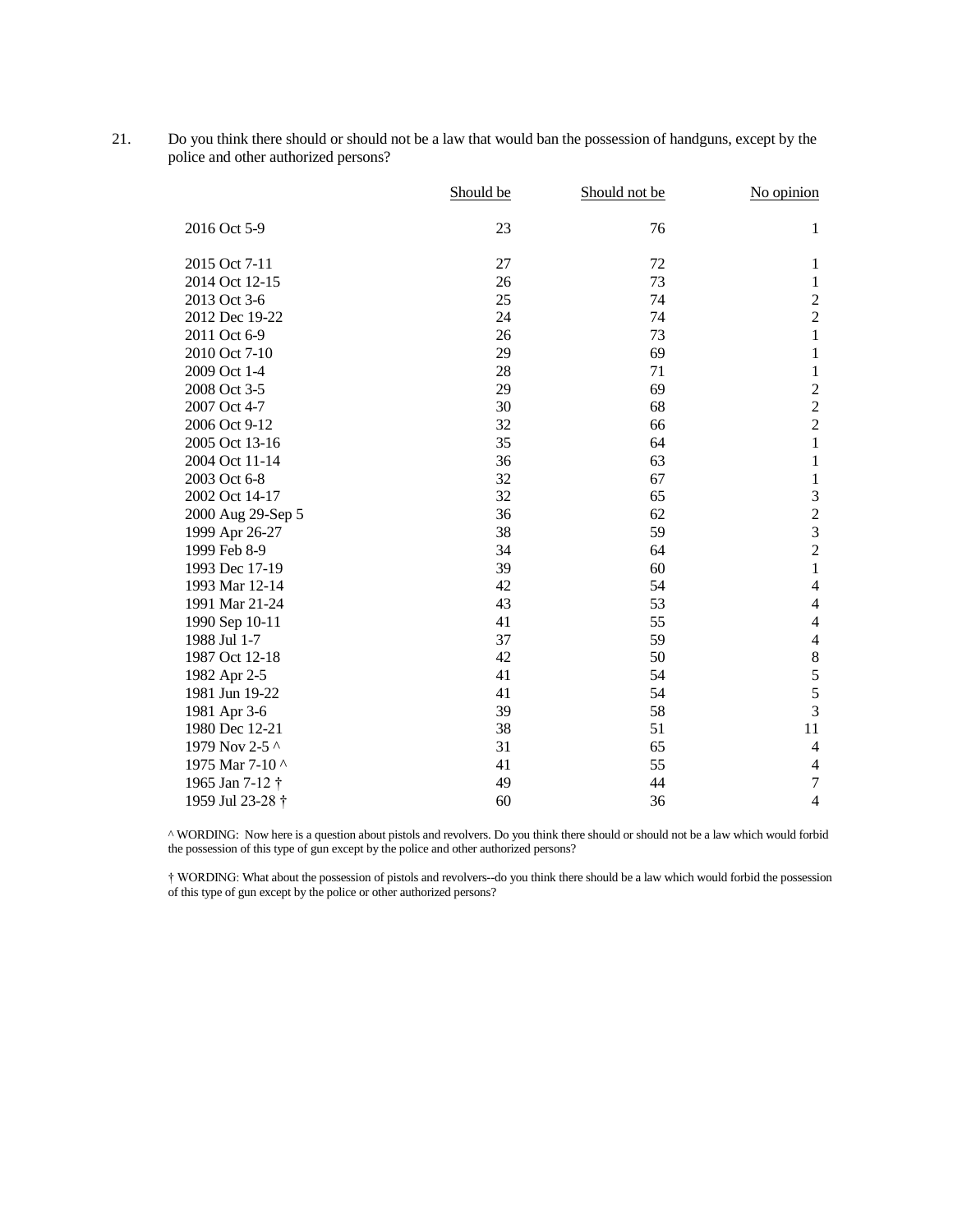Now, thinking about your own situation,

# 22. Do you have a gun in your home?

|                   |     |                | N <sub>0</sub> |                   |     |                | N <sub>0</sub> |
|-------------------|-----|----------------|----------------|-------------------|-----|----------------|----------------|
|                   | Yes | N <sub>0</sub> | opinion        |                   | Yes | N <sub>0</sub> | opinion        |
| 2016 Oct 5-9      | 39  | 58             | 3              | 1999 Feb 8-9      | 36  | 62             | 2              |
|                   |     |                |                | 1997 Aug 22-25    | 42  | 57             | 1              |
| 2015 Oct 7-11     | 41  | 56             | 2              | 1996 Nov 21-24    | 44  | 54             | 2              |
| 2014 Oct 12-15    | 42  | 53             | 4              | 1996 Jul 25-28    | 38  | 60             | 2              |
| 2013 Oct 3-6      | 37  | 59             | 4              | 1993 Dec 17-21    | 49  | 50             | *              |
| 2012 Dec 19-22    | 43  | 54             | 3              | 1993 Oct 13-18    | 51  | 48             | 1              |
| 2011 Oct 6-9      | 45  | 53             | 1              | 1993 Mar 12-14    | 48  | 51             |                |
| 2010 Oct 7-10     | 39  | 59             | 2              | 1991 May 16-19    | 46  | 53             | 1              |
| 2009 Oct 1-4      | 40  | 57             | 4              | 1991 Mar 21-24    | 48  | 51             | 1              |
| 2008 Oct 3-5      | 42  | 56             | 2              | 1990 Sep 10-11    | 47  | 52             | 1              |
| 2007 Oct 4-7      | 42  | 57             | 1              | 1989 Feb 28-Mar 2 | 47  | 51             | 2              |
| 2006 Oct 9-12     | 43  | 54             | 3              | 1985 Apr 12-15    | 44  | 55             | 1              |
| 2005 Oct 13-16    | 40  | 59             | 1              | 1983 May 13-16    | 40  | 58             | 2              |
| 2004 Oct 11-14    | 38  | 61             | 1              | 1980 Jan 2        | 45  | 53             | 2              |
| 2003 Oct 6-8      | 43  | 56             | 1              | 1975 Oct 3-6      | 44  | 54             | 2              |
| 2002 Oct 14-17    | 41  | 58             | 1              | 1972 May 23       | 43  | 55             | 2              |
| 2001 Oct 11-14    | 40  | 59             | 1              | 1968              | 50  | 50             |                |
| 2000 Aug 29-Sep 5 | 39  | 60             |                | 1965 Jan 7-12     | 48  | 52             |                |
| 2000 Apr 7-9      | 42  | 57             | 1              | 1959 Jul 23-28    | 49  | 51             | --             |
| 1999 Apr 26-27    | 34  | 64             | 2              |                   |     |                |                |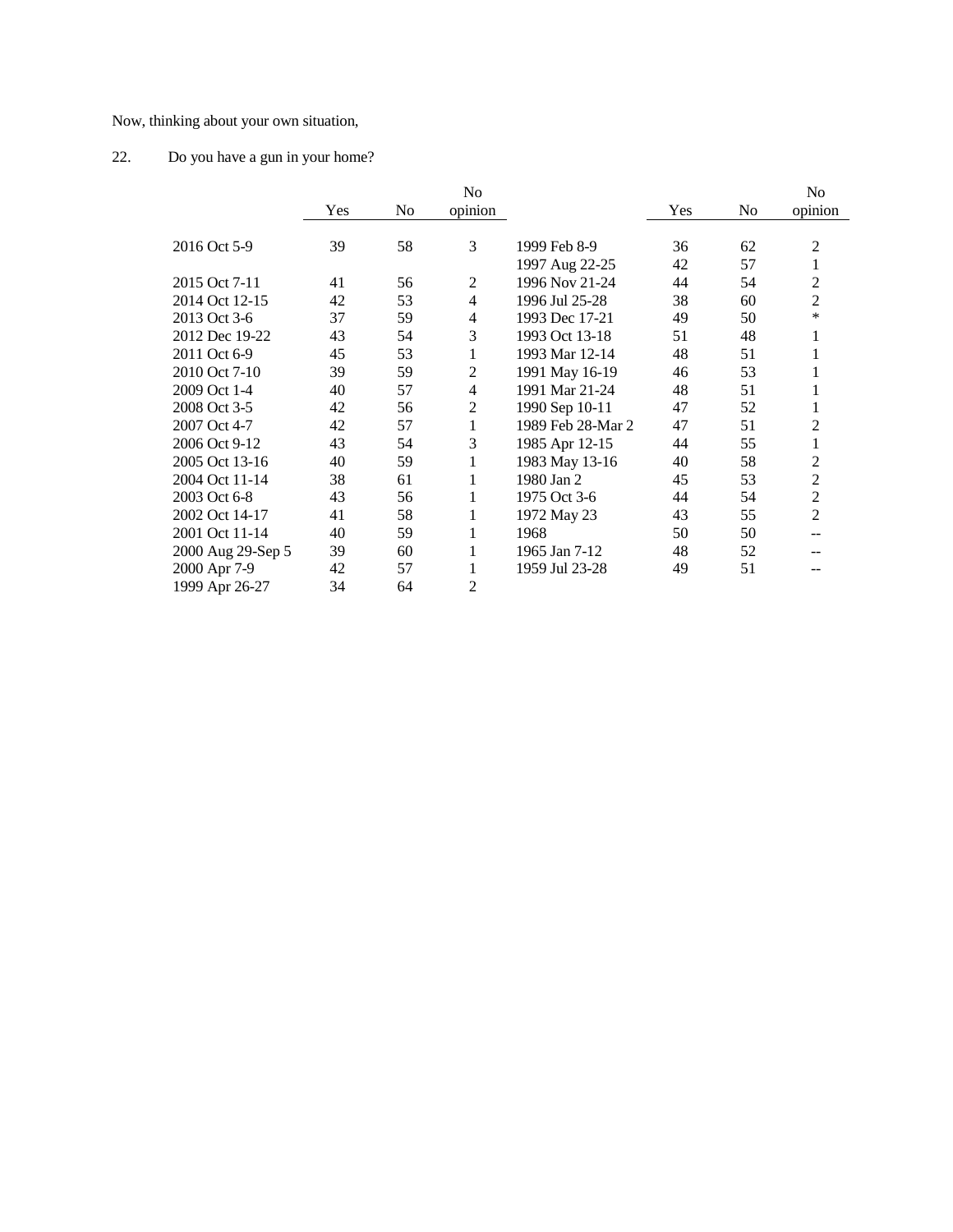23. *(Asked of those who do not have a gun in their home)* Do you have a gun anywhere else on your property such as in your garage, barn, shed or in your car or truck?

|                   | Gun in home | Gun elsewhere  | $No$ gun | No opinion     |
|-------------------|-------------|----------------|----------|----------------|
| 2016 Oct 5-9      | 39          | 1              | 57       | 3              |
| 2015 Oct 7-11     | 41          | $\overline{2}$ | 55       | $\overline{2}$ |
| 2014 Oct 12-15    | 42          | $\overline{c}$ | 52       | 4              |
| 2013 Oct 3-6      | 37          | $\overline{2}$ | 57       | 4              |
| 2012 Dec 19-22    | 43          | 1              | 53       | 3              |
| 2011 Oct 6-9      | 45          | $\overline{2}$ | 51       | 1              |
| 2010 Oct 7-10     | 39          | $\overline{2}$ | 57       | $\overline{2}$ |
| 2009 Oct 1-4      | 40          | $\overline{2}$ | 55       | 4              |
| 2008 Oct 3-5      | 42          | 1              | 55       | 1              |
| 2007 Oct 4-7      | 42          | $\overline{2}$ | 55       | 1              |
| 2005 Oct 13-16    | 40          | $\overline{2}$ | 57       |                |
| 2004 Oct 11-14    | 38          | $\overline{2}$ | 59       |                |
| 2003 Oct 6-8      | 43          | $\overline{2}$ | 54       | 1              |
| 2002 Oct 14-17    | 41          | 3              | 55       | 1              |
| 2000 Aug 29-Sep 5 | 39          | $\overline{2}$ | 58       | 1              |
| 1999 Feb 8-9      | 36          | 6              | 56       | 2              |
| 1996 Nov 21-24    | 44          | 1              | 53       | $\overline{2}$ |
| 1996 Jul 25-28    | 38          | $\overline{c}$ | 58       | $\overline{2}$ |
| 1993 Dec 17-21    | 49          | 5              | 45       | *              |
| 1991 May 16-19    | 46          | 4              | 49       | 1              |

### **COMBINED RESPONSES (Q.22-23): BASED ON NATIONAL ADULTS**

24. *(Asked of those who have a gun in their home or on their property)* Do you personally own a gun, or do the gun or guns in your household belong to another household member?

### **COMBINED RESPONSES (Q.22-24): BASED ON NATIONAL ADULTS**

|                   | Personally<br>own | Other<br>household<br>member owns | No gun<br>owned | No.<br>opinion |
|-------------------|-------------------|-----------------------------------|-----------------|----------------|
| 2016 Oct 5-9      | 29                | 11                                | 57              | 3              |
| 2015 Oct 7-11     | 28                | 15                                | 55              | 2              |
| 2014 Oct 12-15    | 30                | 14                                | 52              | $\overline{4}$ |
| 2013 Oct 3-6      | 27                | 12                                | 57              | 4              |
| 2012 Dec 19-22    | 29                | 15                                | 53              | 3              |
| 2011 Oct 6-9      | 34                | 13                                | 51              |                |
| 2010 Oct 7-10     | 28                | 13                                | 57              | 2              |
| 2009 Oct 1-4      | 29                | 13                                | 55              | 4              |
| 2008 Oct 3-5      | 30                | 13                                | 55              |                |
| 2007 Oct 4-7      | 28                | 16                                | 55              |                |
| 2005 Oct 13-16    | 30                | 12                                | 57              |                |
| 2000 Aug 29-Sep 5 | 27                | 14                                | 58              |                |